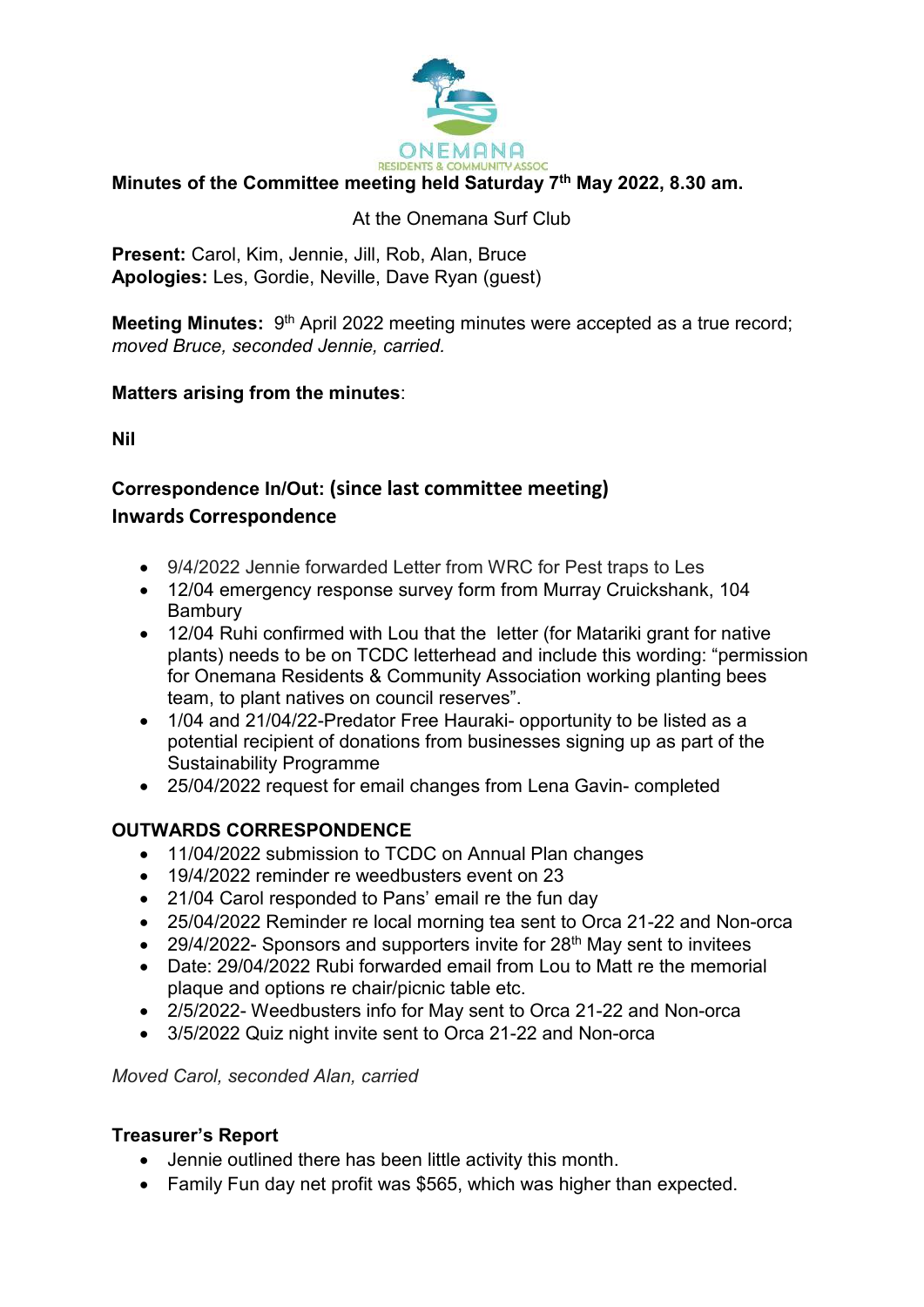

- **Jennie** will investigate costs of hiring an Eftpos machine or perhaps one could be provided free of charge as we are a non-profit(Noted even poppy sales and places like Coastguard raffle sellers use one- where do they get it from?)
- Noted that pest traps may need to be capitalised and will therefore affect the operational profit line in budget.
- **Jennie** to provide website usage figures each month in her Treasurers update.
- Alan raised suggestion that minutes be put on the website. This would provide community with more info/transparency and perhaps encourage people to engage (eg at the AGM). **Committee** will discuss next month

*Moved Jennie, seconded Jill, carried* 

### **Events**

- Family Fun day -Committee felt the profit from this was excellent as the focus wasn't on raising funds but having a fun day. Committee commented on very good turnout and congratulated Carol on organising/advertising this. John Freers input was noted.
- **Bruce** suggested we review the day (what went well and what could be improved on), including how to pay (cash/Eftpos). **Committee** will discuss next month.

### **Environment and Maintenance**

 Weedbusters: work has continued over April and May with 2 mornings each month. Good turnouts and the morning teas are appreciated. Was good to see photos on facebook.

### **Whangamata Community Board Update:**

• No update

# **General Business**

**Grants** 

- Carol is working on pulling together information (documented costs) needed to apply for the WRC grant. Application has to be done this month (May). Agreed at this stage the chairs proposed by Carol (\$79) were a good option. Apply for 25 at this stage.
- **Jennie** to provide info on insurance for defib, radio license fee, tennis court upkeep
- **Alan/Jennie** marquee costs and details (purchase new/second hand)
- Bruce noted we need to provide record of expenditure for the last grant to an online portal by 7<sup>th</sup> September or we will lose option to apply for further grants.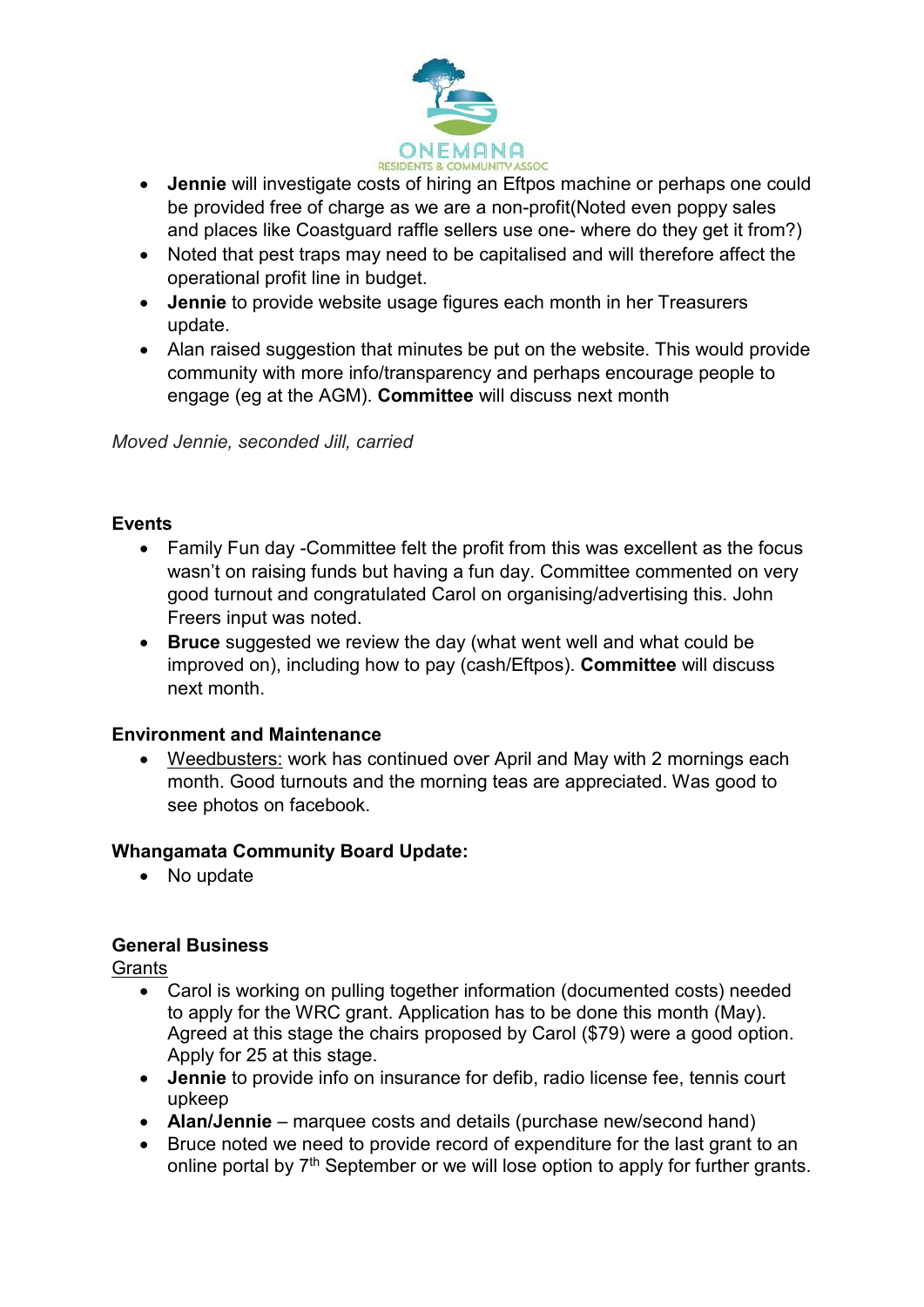

- **Jennie** to complete documentation for this reporting
- **Carol** to approach Ruhi re the signed copy of application (maybe Sandra?)

#### Destination Coromandel Sustainability Programme

- Committee agreed to be added to the list of recipients for businesses wanting to be part of the Programme. **Kim t**o email them (done).
- DC is preparing to launch a region wide Tourism Sustainability Programme that is super simple, progressive and ambitious. There will be 3 small individual actions for each of the 3 key focus areas;
	- o Waste Free commit to no longer using single use coffee cups
	- o Carbon Free 'Switch off' power when not in use
	- o **Predator Free Donate to your local Predator Free group (from \$50)**

#### TCDC Annual Plan meeting

 Carol attended and reinforced points made in submission. Also mentioned the need for upper lake to be cleaned out. Council made a note of this and seemed supportive.

Memorial request and options:

- Appears there was some confusion from Lou with regards to his email saying ORCA had approved (via Ruhi). It appears Ruhi was in the office when request came through and indicated she didn't think ORCA would have an issue.
- Committee reiterated they do not want to be deciding what is approved in this space, its TCDC reserve land and decision should stay with them. However we would like to know what the criteria is for approving such requests and still want to be asked.
- **Kim** to request this clarity from Lou Mackwell /TCDC

### **The meeting closed at 9.55 am**

#### **Actions Carried Forward (from previous months)**

- **Jennie** will investigate whether a second-hand marque might be an option
- **Carol and Kim-**organise trip to Thames to complete bank signatory process
- Predator Free: **Les** is liaising with Whangamata and will come back to committee with a plan for monitoring trap line.

### **Next Meeting date** – **Saturday 11th June 2022. Morning tea: Les**

Meeting dates Rest of year- typically 2<sup>nd</sup> Sat in month except July